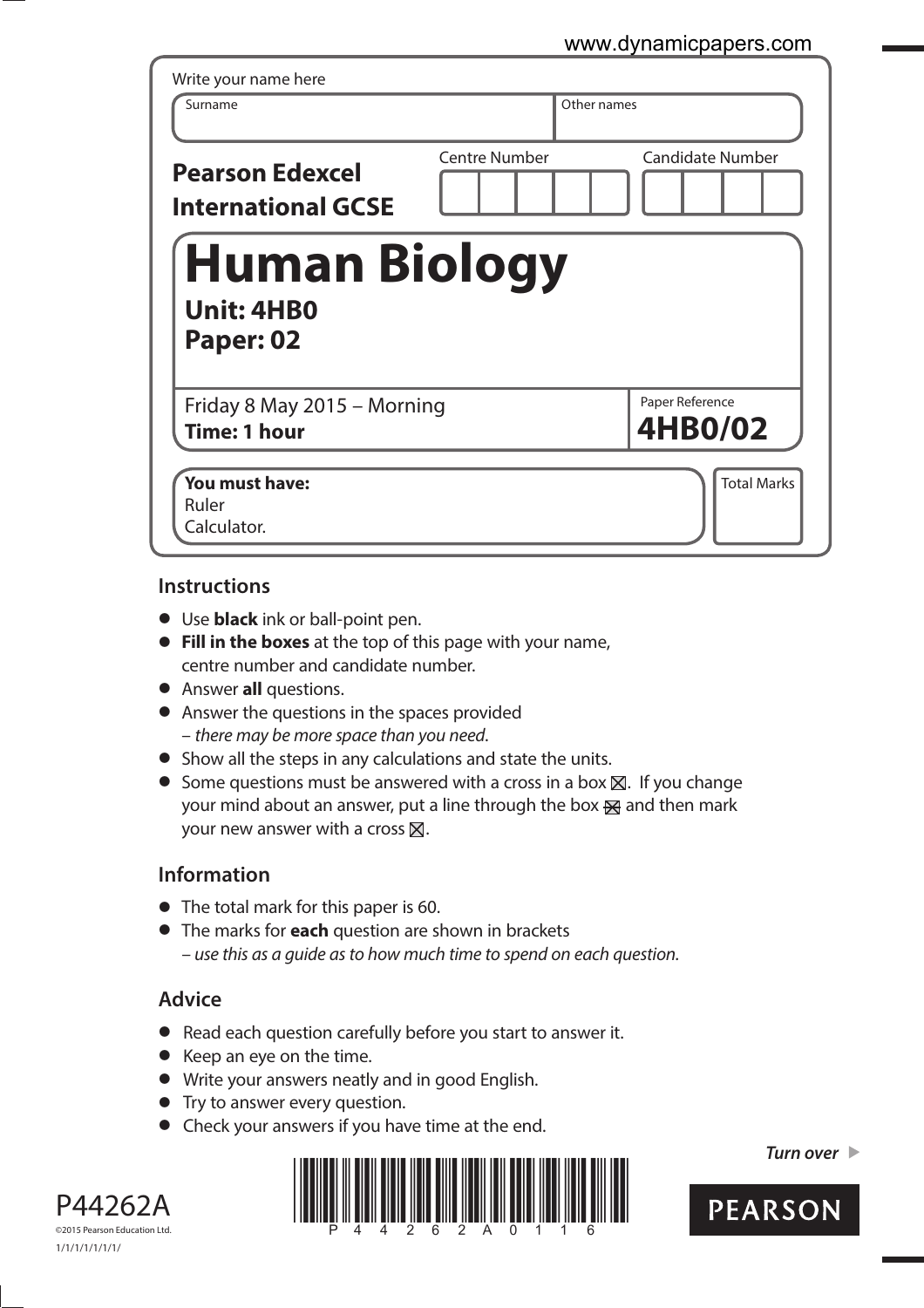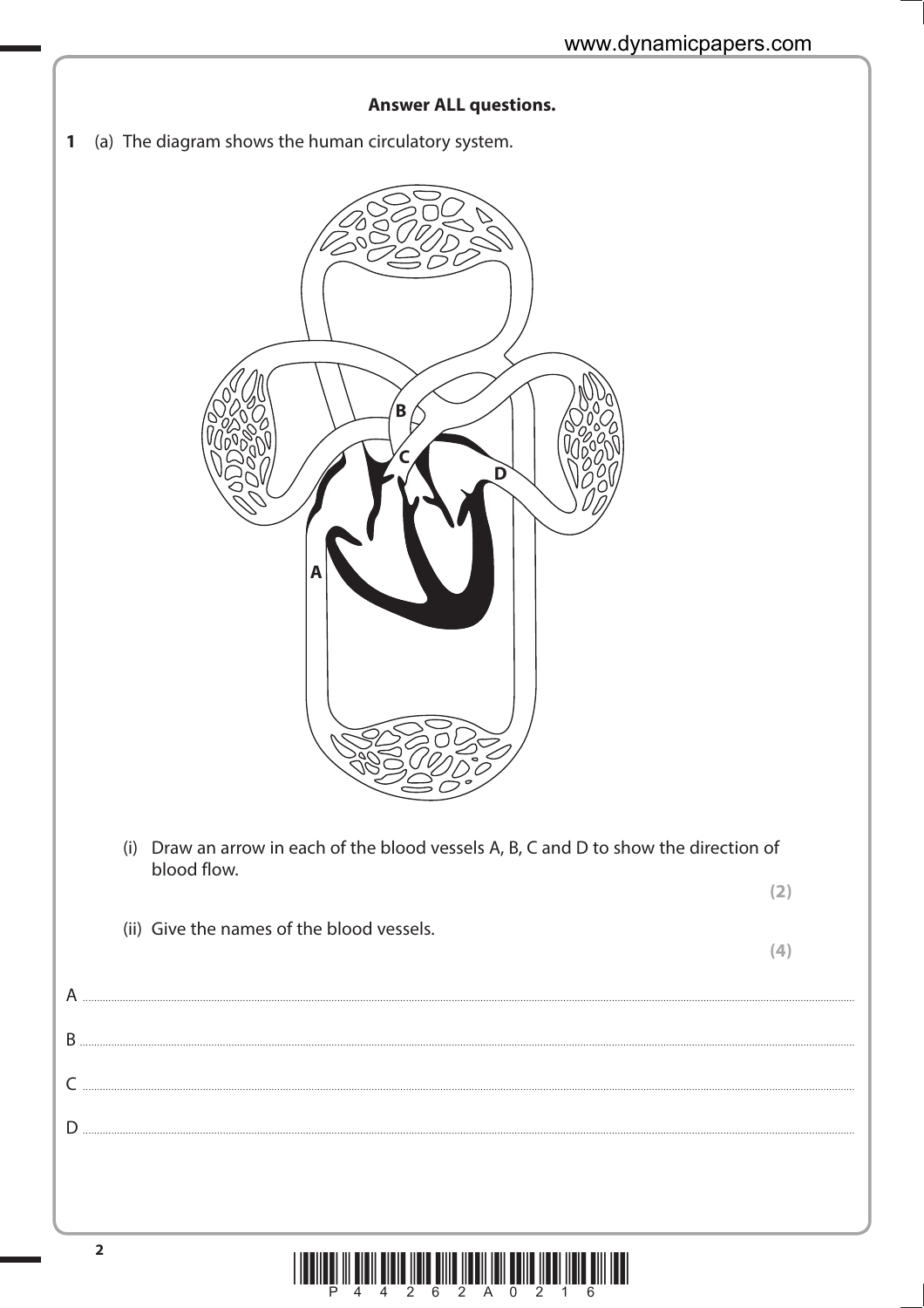| (iii) Describe two differences in the structure of blood vessels C and D.           | (2)              |
|-------------------------------------------------------------------------------------|------------------|
|                                                                                     |                  |
| 2                                                                                   |                  |
| (b) Explain the possible consequences of a high fat diet on the circulatory system. | (2)              |
|                                                                                     |                  |
|                                                                                     |                  |
|                                                                                     |                  |
|                                                                                     |                  |
|                                                                                     |                  |
|                                                                                     |                  |
|                                                                                     |                  |
|                                                                                     |                  |
|                                                                                     |                  |
|                                                                                     |                  |
| $2\overline{6}$ $2\overline{A}$ $0$<br>P.<br>$\ddot{4}$<br>4<br>3<br>6<br>1         | 3<br>Turn over 1 |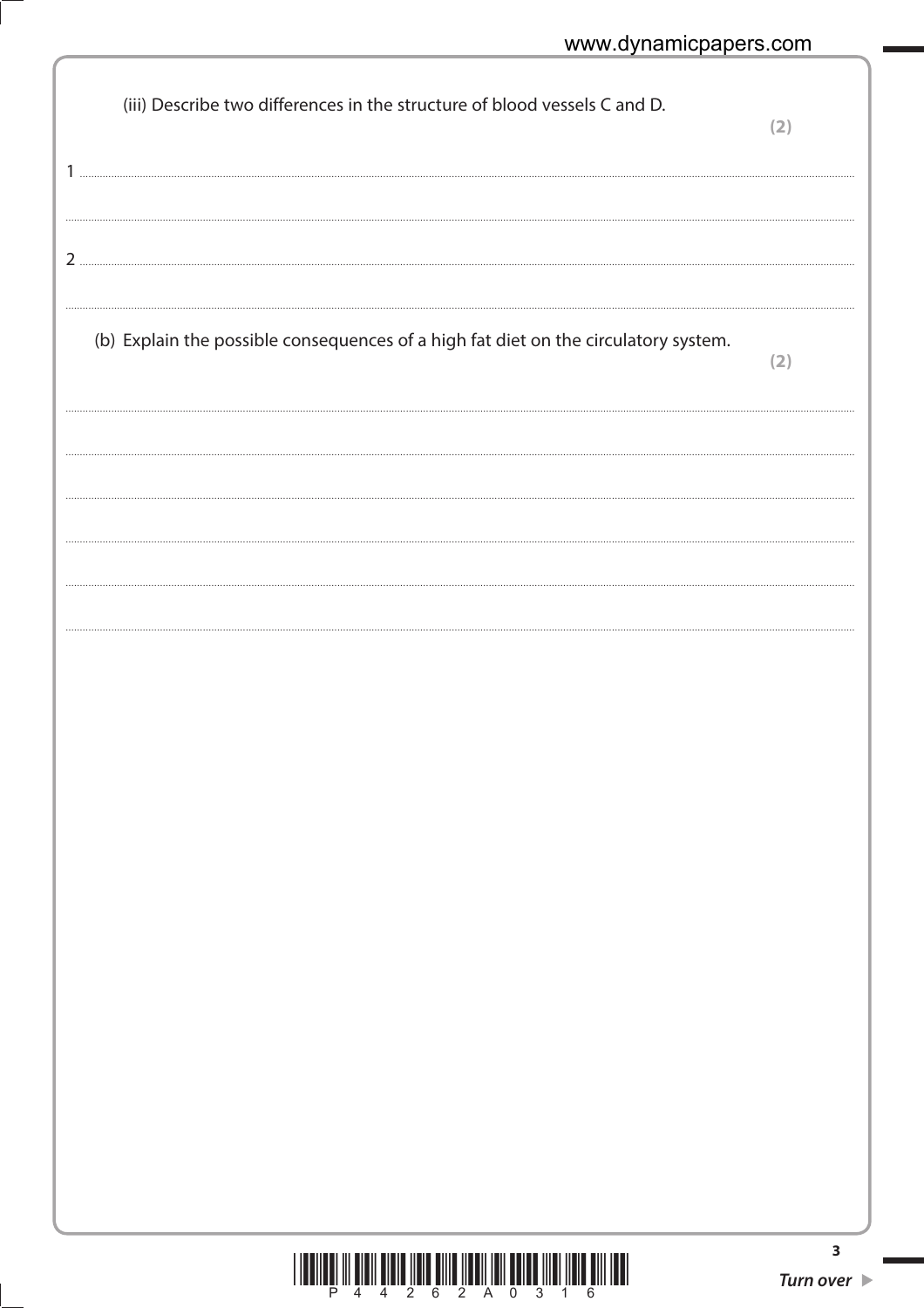(c) An investigation is carried out to show the effect of adrenaline on arterial blood pressure and heart rate.

The graphs show the results of the investigation.



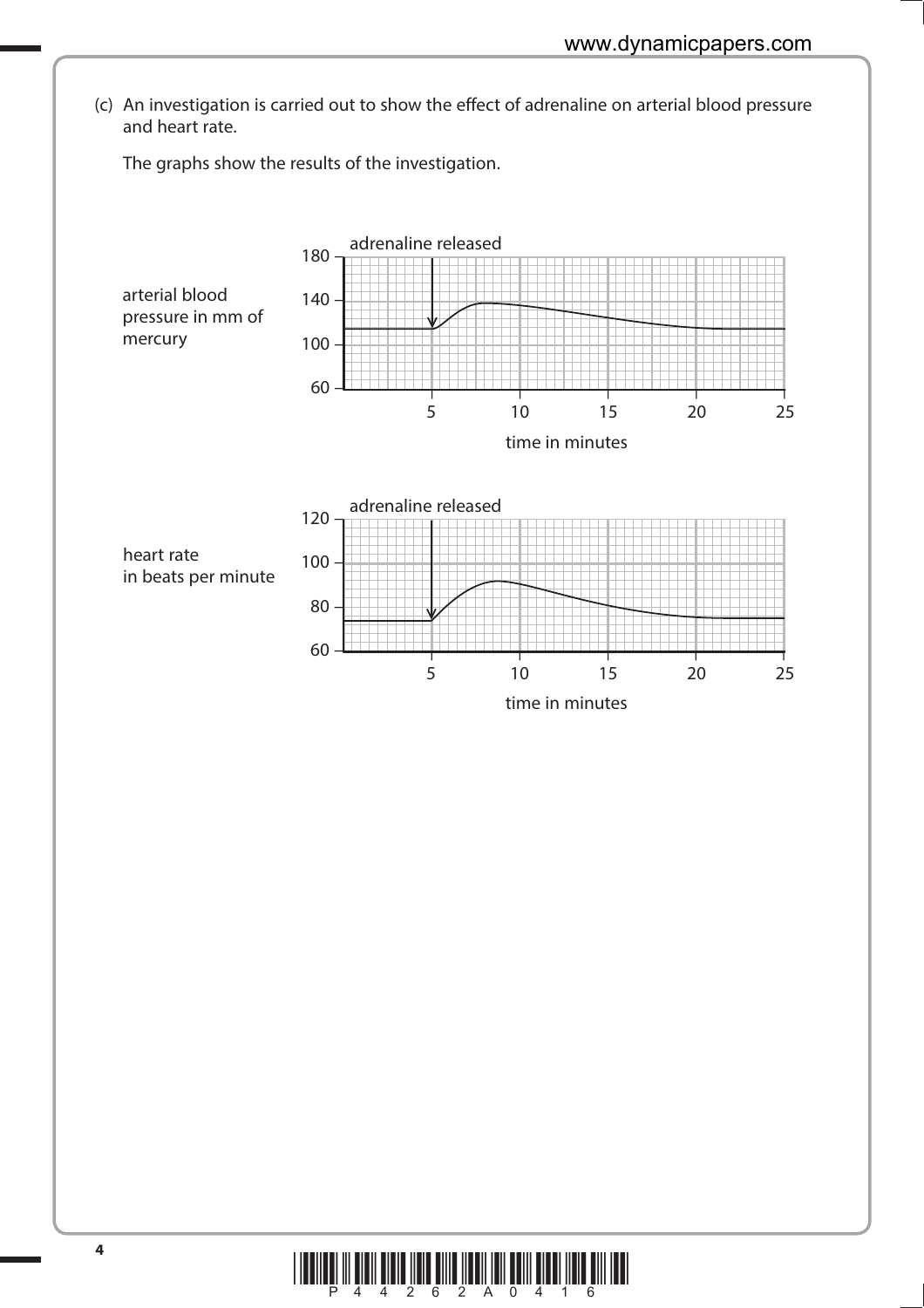| (i) Describe the effect of adrenaline on arterial blood pressure and heart rate.                                                                             | (1) |
|--------------------------------------------------------------------------------------------------------------------------------------------------------------|-----|
| (ii) During exercise adrenaline is released into the blood and is transported to muscles.<br>Name the blood component that transports adrenaline to muscles. |     |
|                                                                                                                                                              | (1) |
| (iii) Explain the advantages to an athlete of an increase in the concentration of<br>adrenaline in the blood during a long distance run.                     | (3) |
|                                                                                                                                                              |     |
|                                                                                                                                                              |     |
|                                                                                                                                                              |     |
|                                                                                                                                                              |     |
|                                                                                                                                                              |     |
| (Total for Question 1 = 15 marks)                                                                                                                            |     |
|                                                                                                                                                              |     |
|                                                                                                                                                              |     |
|                                                                                                                                                              |     |
|                                                                                                                                                              |     |
|                                                                                                                                                              | 5   |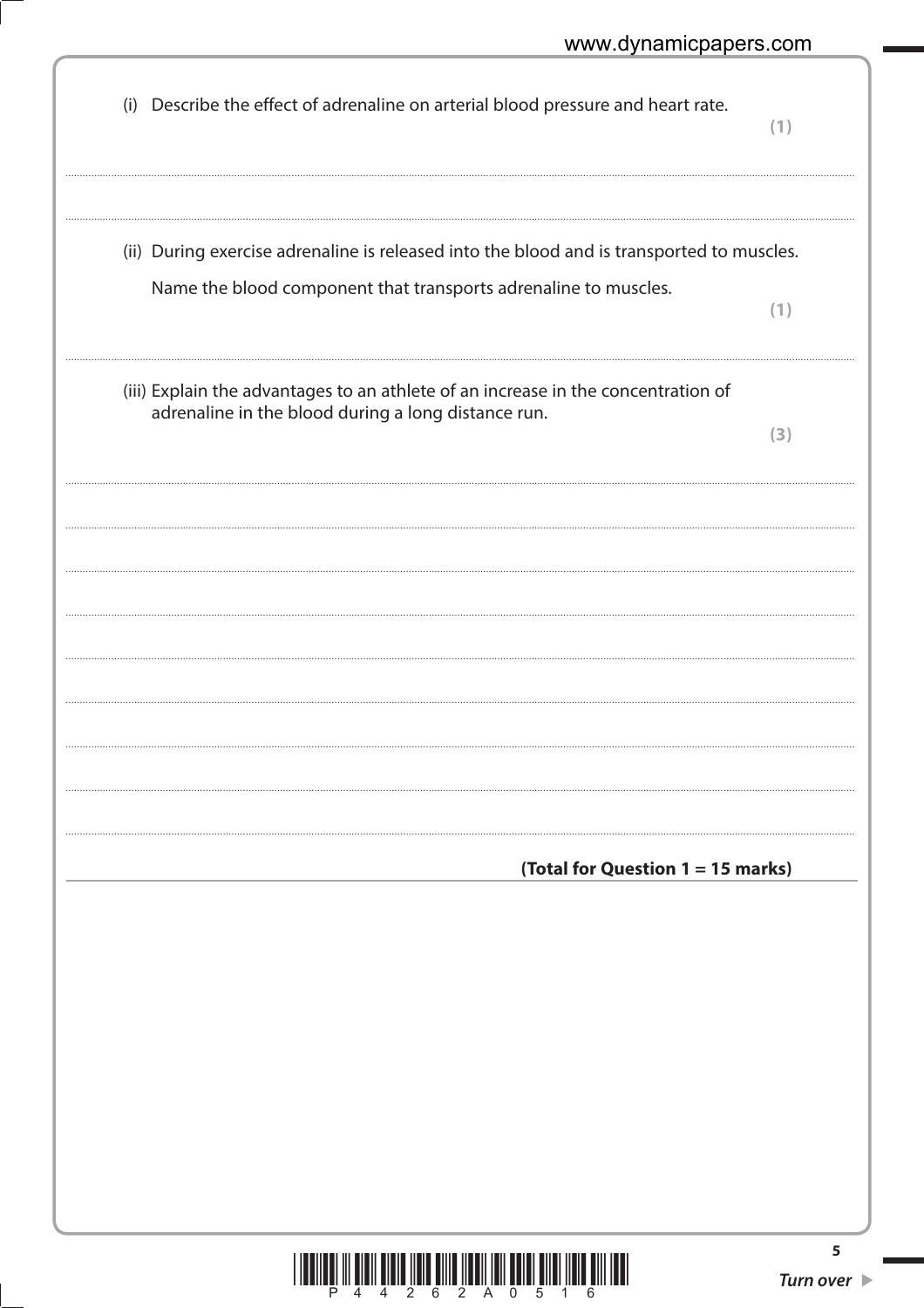(a) Milk contains fat which can be broken down by the enzyme lipase.  $\overline{2}$ 

> A student uses this method to investigate the effect of temperature on the action of lipase.

- add a solution containing lipase to equal volumes of milk in four different test tubes  $\bullet$
- incubate each test tube at different temperatures for 20 minutes
- record the pH of each milk solution every two minutes

The table shows the change in the pH of the milk and lipase solution, at each temperature, over the 20-minute period.

| <b>Temperature</b> |     |                 |     |     | <b>Time in minutes</b> |                 |                 |                 |                 |                 |
|--------------------|-----|-----------------|-----|-----|------------------------|-----------------|-----------------|-----------------|-----------------|-----------------|
| in °C              |     | $\overline{4}$  | 6   | 8   | 10                     | 12              | 14              | 16              | 18              | 20              |
| 30                 | pH9 | pH9             | pH9 | pH9 | pH9                    | pH <sub>8</sub> | pH <sub>8</sub> | pH7             | pH <sub>6</sub> | pH <sub>6</sub> |
| 40                 | pH9 | pH <sub>8</sub> | pH7 | pH7 | pH <sub>6</sub>        | pH <sub>6</sub> | pH <sub>6</sub> | pH <sub>6</sub> | pH <sub>6</sub> | pH <sub>6</sub> |
| 50                 | pH9 | pH9             | pH9 | pH9 | pH8                    | pH <sub>8</sub> | pH7             | pH7             | pH7             | pH <sub>6</sub> |
| 60                 | pH9 | pH9             | pH9 | pH9 | pH9                    | pH9             | pH9             | pH9             | pH9             | pH9             |

(i) Explain the results of the investigation at 40  $°C$ .

 $(2)$ 

(ii) Explain why the results at 30 °C are different from the results at 40 °C.

 $(2)$ 

<u>T IT BILDEN III DIE IT DER NEIDE RIJFER IN DIE REINE RIJFER DIE REIN I DE B</u> 4 2 6 2 A 0 6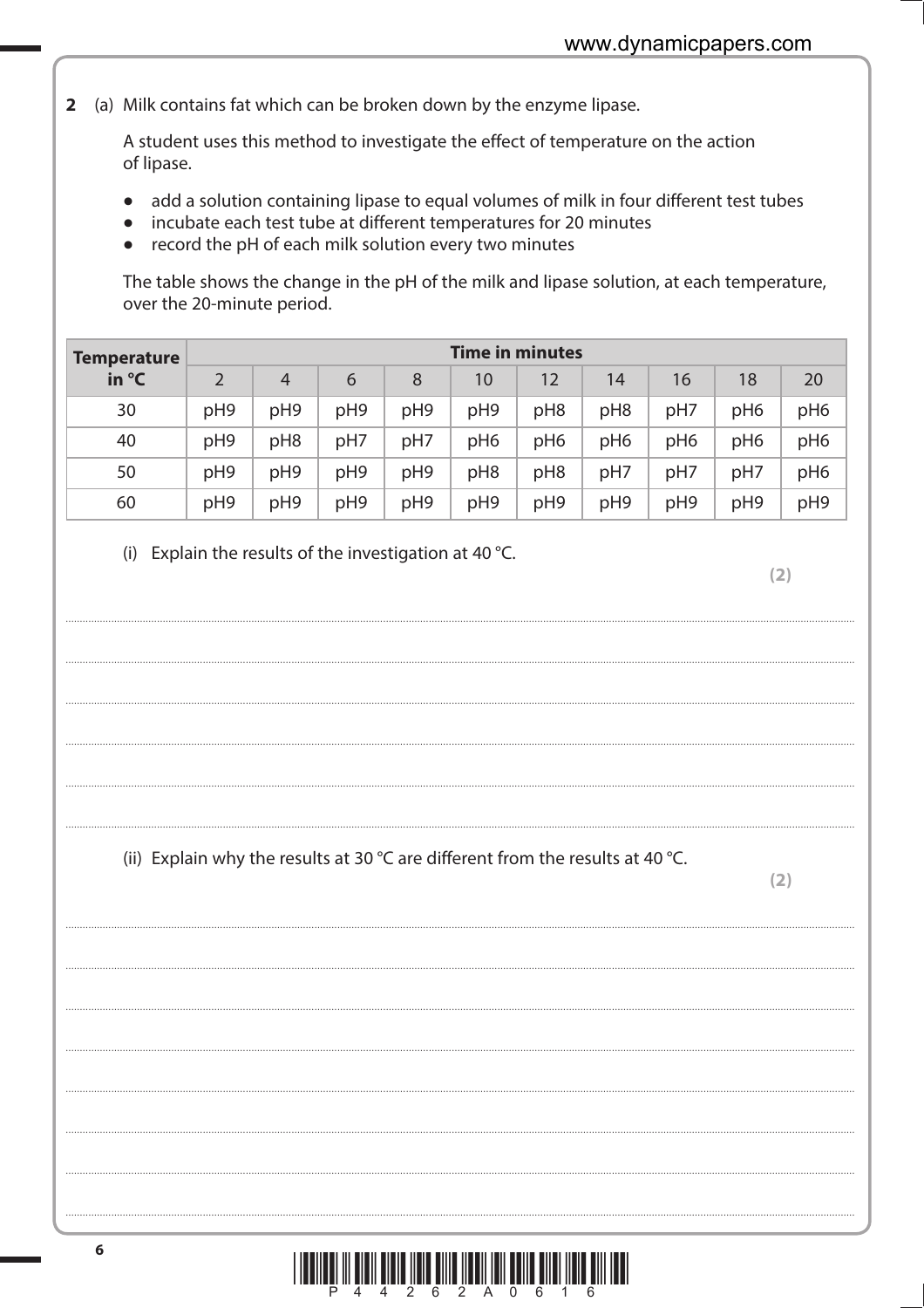| (iv) State one way that measurements of pH might have been taken during<br>the investigation.<br>(1)<br>(v) Explain why the results of the investigation would differ if bile was added to<br>the lipase and milk solution at the beginning of the investigation.<br>(3)<br>(b) Describe how the structure of the small intestine helps absorption of the products<br>of fat digestion.<br>(3) | (iii) Explain why the results at 60 °C are different from the results at 40 °C. | (2) |
|------------------------------------------------------------------------------------------------------------------------------------------------------------------------------------------------------------------------------------------------------------------------------------------------------------------------------------------------------------------------------------------------|---------------------------------------------------------------------------------|-----|
|                                                                                                                                                                                                                                                                                                                                                                                                |                                                                                 |     |
|                                                                                                                                                                                                                                                                                                                                                                                                |                                                                                 |     |
|                                                                                                                                                                                                                                                                                                                                                                                                |                                                                                 |     |
|                                                                                                                                                                                                                                                                                                                                                                                                |                                                                                 |     |
|                                                                                                                                                                                                                                                                                                                                                                                                |                                                                                 |     |
|                                                                                                                                                                                                                                                                                                                                                                                                |                                                                                 |     |
|                                                                                                                                                                                                                                                                                                                                                                                                |                                                                                 |     |
|                                                                                                                                                                                                                                                                                                                                                                                                |                                                                                 |     |
|                                                                                                                                                                                                                                                                                                                                                                                                |                                                                                 |     |
| (Total for Question 2 = 13 marks)                                                                                                                                                                                                                                                                                                                                                              |                                                                                 |     |

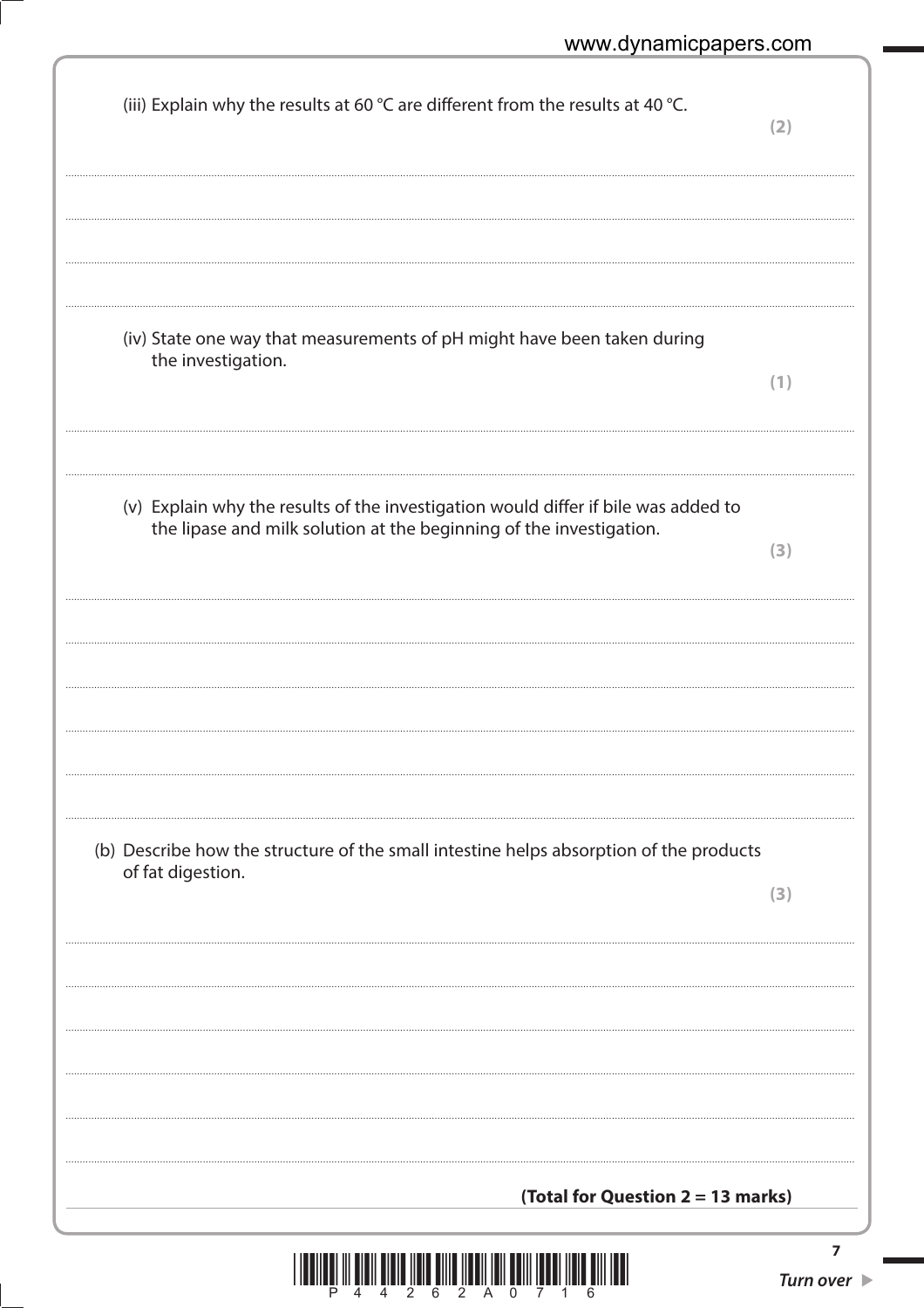- **3** (a) The diagram shows the bases in one strand of a DNA molecule that represents part of a gene for normal vision. genetic code for normal vision **A T** ⎧ ⎨  $\overline{a}$ ⎪ ⎩  $\overline{a}$  $\overline{a}$ **C** | A | | G | | T
	- (i) Complete the second strand of the DNA molecule by writing the complementary bases in the boxes.

 **(2)**

(ii) A mutation in the gene for normal vision can lead to colour blindness.

State how a gene mutation might affect the genetic code in this DNA strand.

....................................................................................................................................................................................................................................................................................

....................................................................................................................................................................................................................................................................................

**(1)**

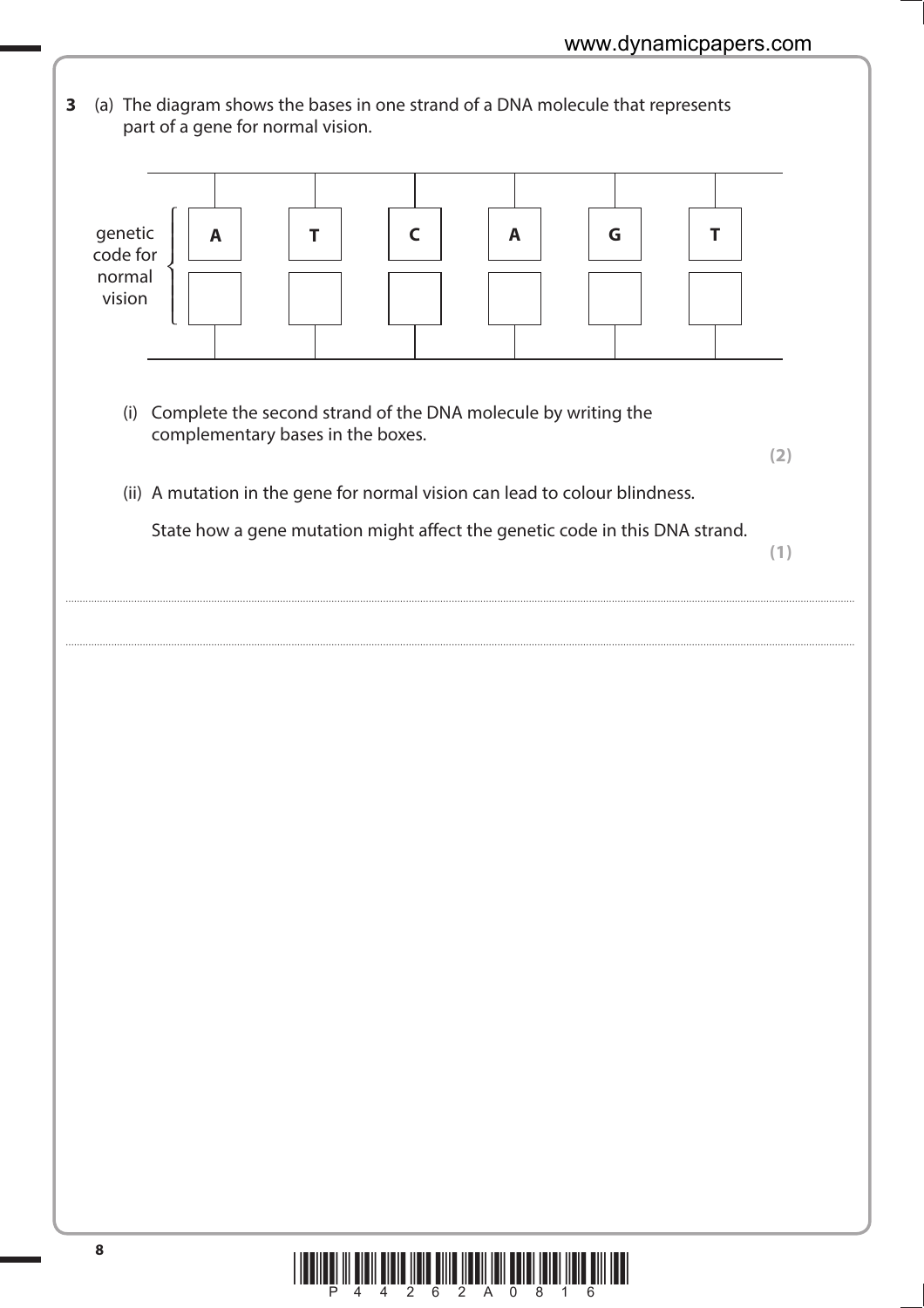

 $\frac{1}{4}$  and  $\frac{1}{4}$  and  $\frac{1}{2}$  in  $\frac{1}{6}$  and  $\frac{1}{2}$  and  $\frac{1}{8}$  and  $\frac{1}{9}$  and  $\frac{1}{4}$  and  $\frac{1}{6}$ 

Ш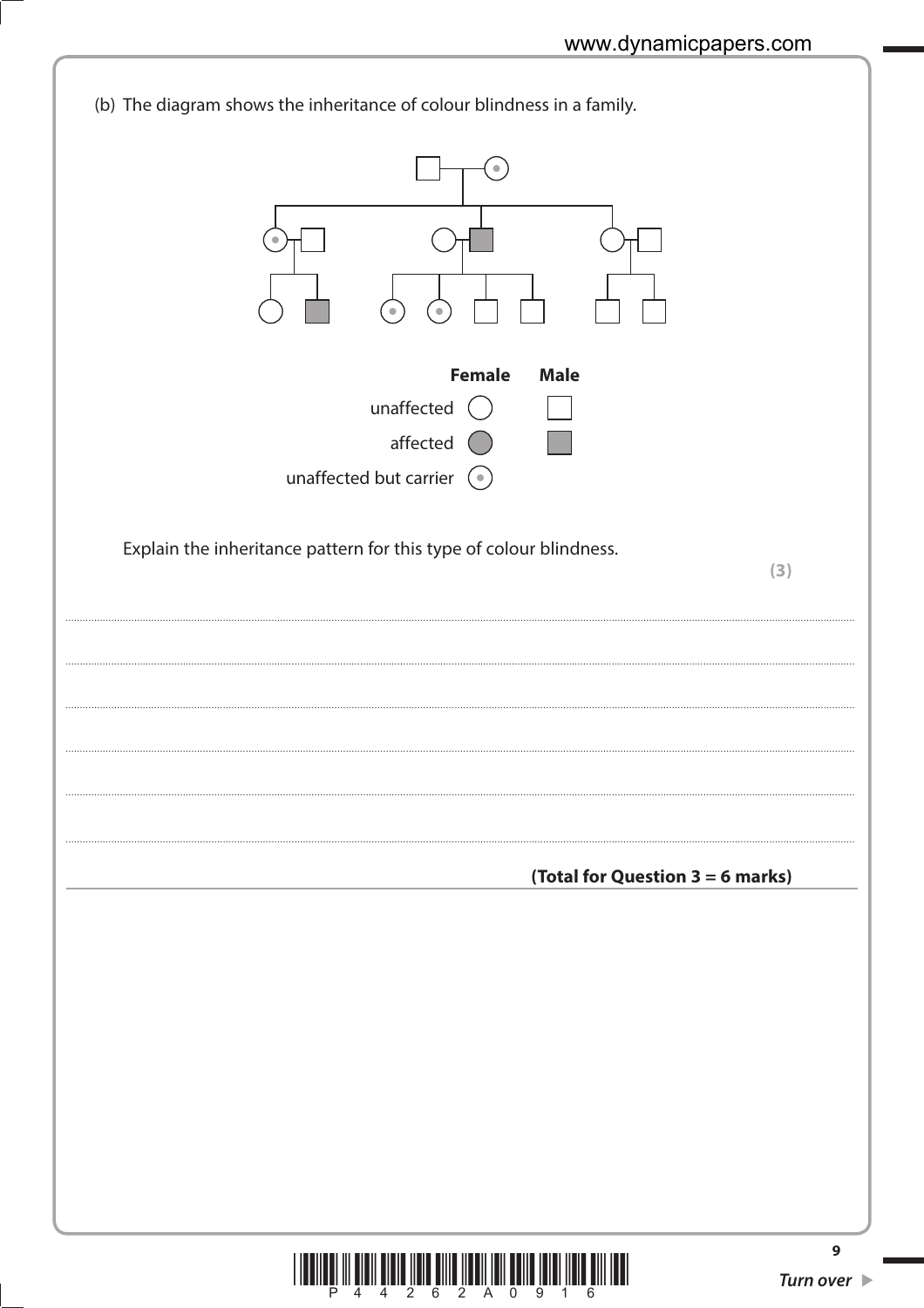| 4 | (a) This passage is about blood transfusions.                                                                                                                                                  |     |                 |
|---|------------------------------------------------------------------------------------------------------------------------------------------------------------------------------------------------|-----|-----------------|
|   | Approximately 41 000 blood transfusions take place every day in America.<br>On average, each transfusion requires 0.50 dm <sup>3</sup> of blood.                                               |     |                 |
|   | When a donor gives blood, special equipment is used to separate the blood<br>into its different components. One or more blood components can be<br>given to a patient depending on their need. |     |                 |
|   | (i) Calculate the volume of blood in $dm3$ that is needed each year in America<br>to meet the demand for blood transfusions.                                                                   | (2) |                 |
|   |                                                                                                                                                                                                |     |                 |
|   |                                                                                                                                                                                                |     | dm <sup>3</sup> |
|   | (ii) One component of blood is platelets.                                                                                                                                                      |     |                 |
|   | Suggest why some people may require platelet transfusions rather than<br>whole blood transfusions.                                                                                             |     |                 |
|   |                                                                                                                                                                                                | (2) |                 |
|   |                                                                                                                                                                                                |     |                 |
|   |                                                                                                                                                                                                |     |                 |
|   |                                                                                                                                                                                                |     |                 |
|   |                                                                                                                                                                                                |     |                 |
|   |                                                                                                                                                                                                |     |                 |
|   |                                                                                                                                                                                                |     |                 |
|   |                                                                                                                                                                                                |     |                 |
|   |                                                                                                                                                                                                |     |                 |
|   |                                                                                                                                                                                                |     |                 |
|   |                                                                                                                                                                                                |     |                 |
|   |                                                                                                                                                                                                |     |                 |
|   |                                                                                                                                                                                                |     |                 |
|   |                                                                                                                                                                                                |     |                 |
|   |                                                                                                                                                                                                |     |                 |
|   |                                                                                                                                                                                                |     |                 |
|   |                                                                                                                                                                                                |     |                 |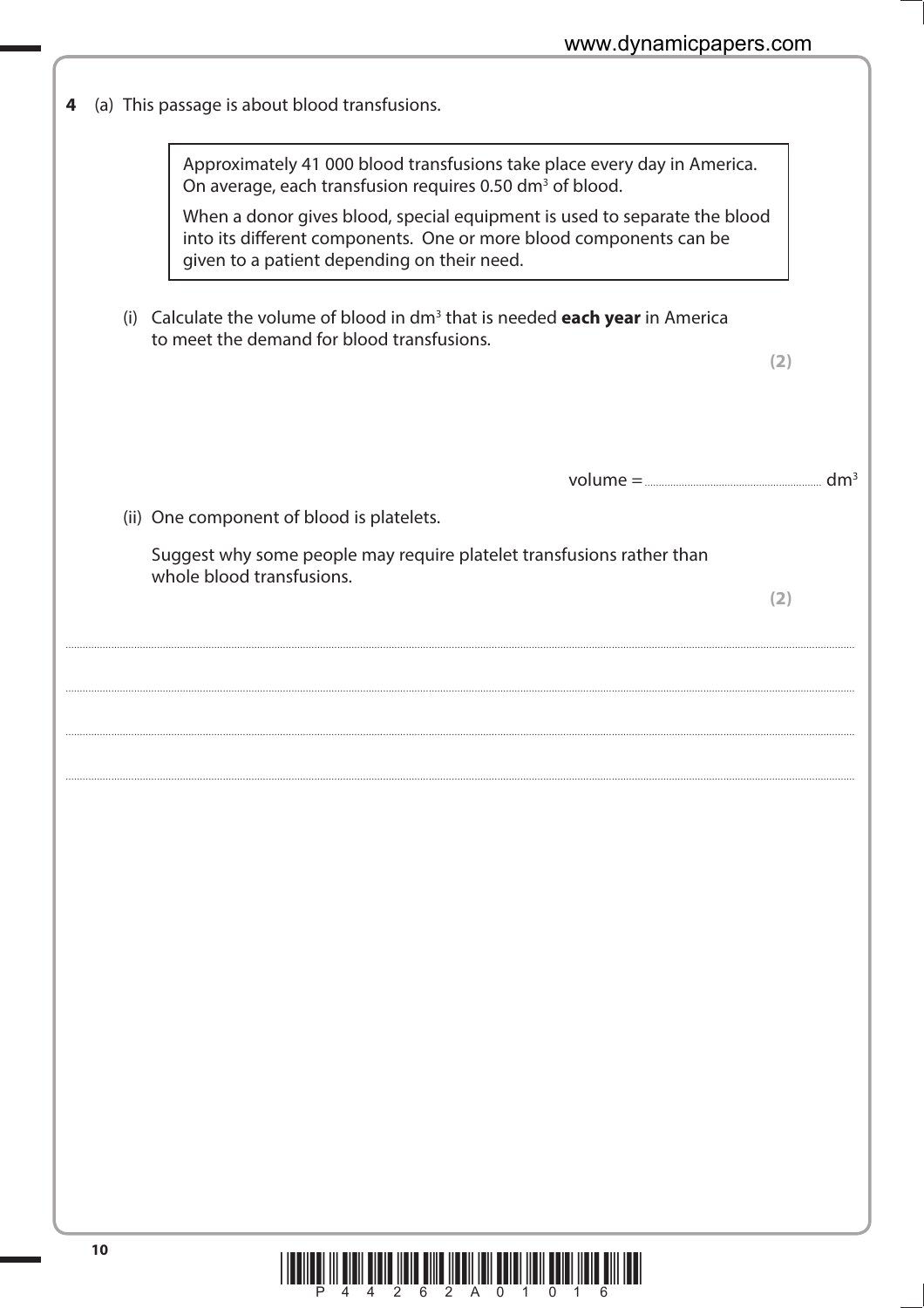(b) Before a person is given a blood transfusion their blood group has to be checked.

The table shows the antigens that are present on a person's red blood cells and the antibodies that are found in their plasma for each blood group.

| <b>Blood group</b> | <b>ABO antigens present</b><br>on red blood cells | <b>ABO antibodies</b><br>in the plasma |
|--------------------|---------------------------------------------------|----------------------------------------|
| O                  | nil                                               | anti-A and anti-B                      |
| Α                  | A antigen                                         | anti-B                                 |
| B                  | B antigen                                         | anti-A                                 |
| AB                 | A and B antigens                                  | nil                                    |

Use information from the table to explain why people with blood group O can donate blood to people of any blood group, but can only receive blood from group O.

 $(3)$ 

(Total for Question 4 = 7 marks)

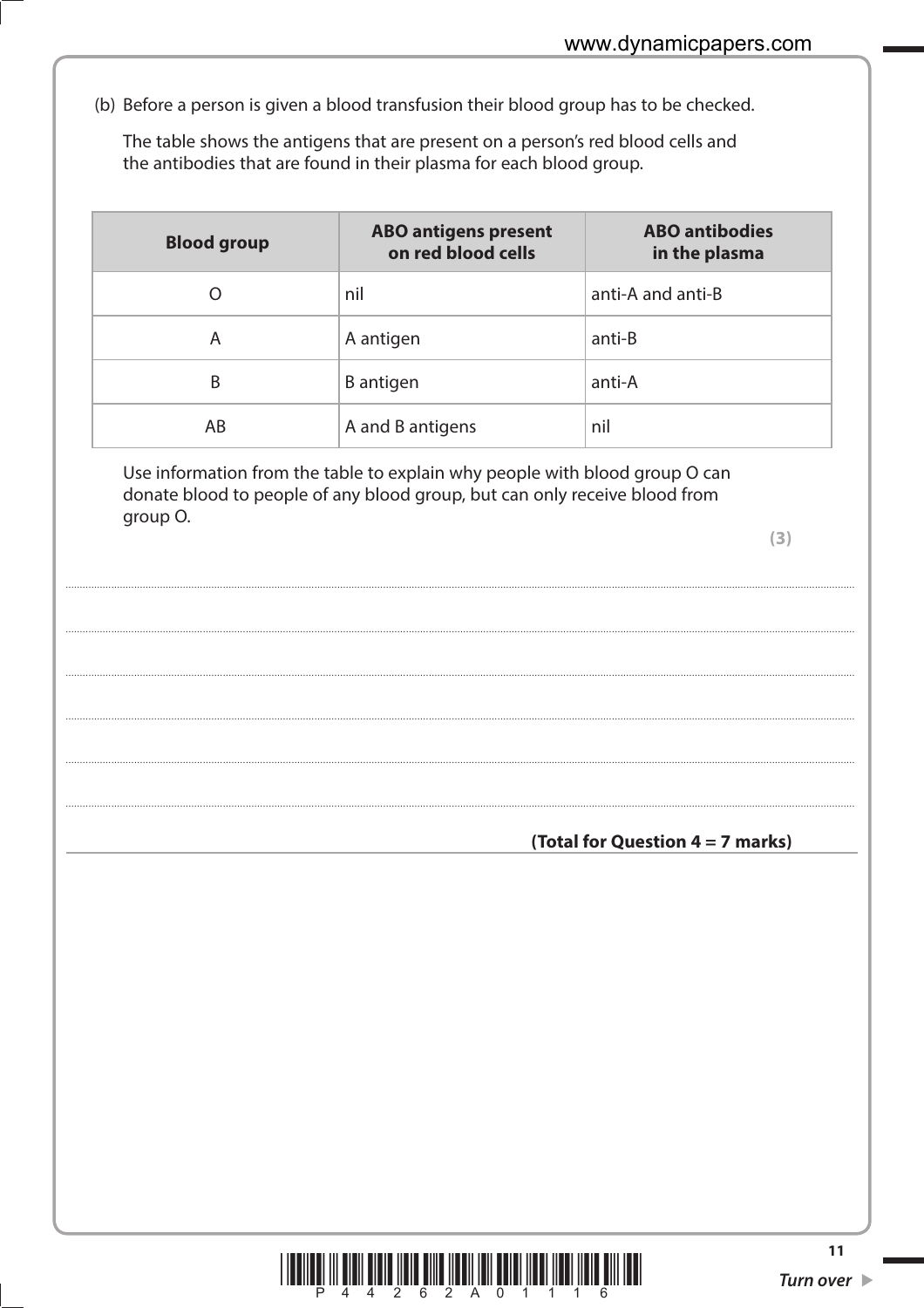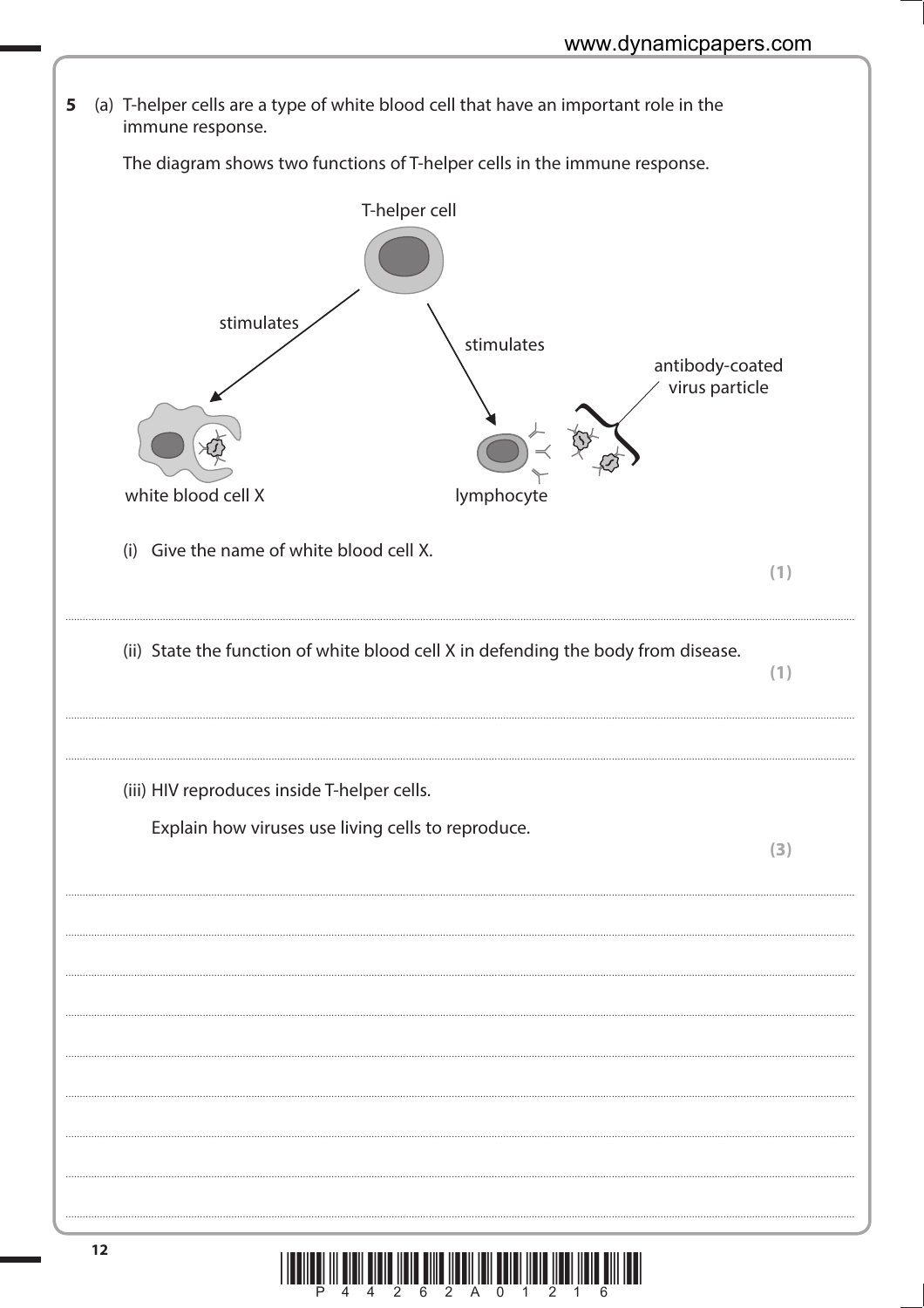| (iv) Use the diagram to help you explain why people suffering from AIDs are more<br>at risk of becoming ill with common infections such as influenza. | (2) |
|-------------------------------------------------------------------------------------------------------------------------------------------------------|-----|
|                                                                                                                                                       |     |
| (v) HIV attaches to a specific cell membrane protein, known as CD4, found on the<br>surface of T-helper cells.                                        |     |
| Name the part of the T-helper cells that contains the gene for the CD4 protein.                                                                       | (1) |
| (vi) Suggest why a genetic mutation in the gene that codes for CD4 could<br>reduce the risk of infection by HIV.                                      | (2) |
|                                                                                                                                                       |     |
| (b) Explain how vaccination can reduce the incidence of influenza.                                                                                    | 3)  |
|                                                                                                                                                       |     |
|                                                                                                                                                       |     |
| (Total for Question 5 = 13 marks)                                                                                                                     |     |
|                                                                                                                                                       |     |

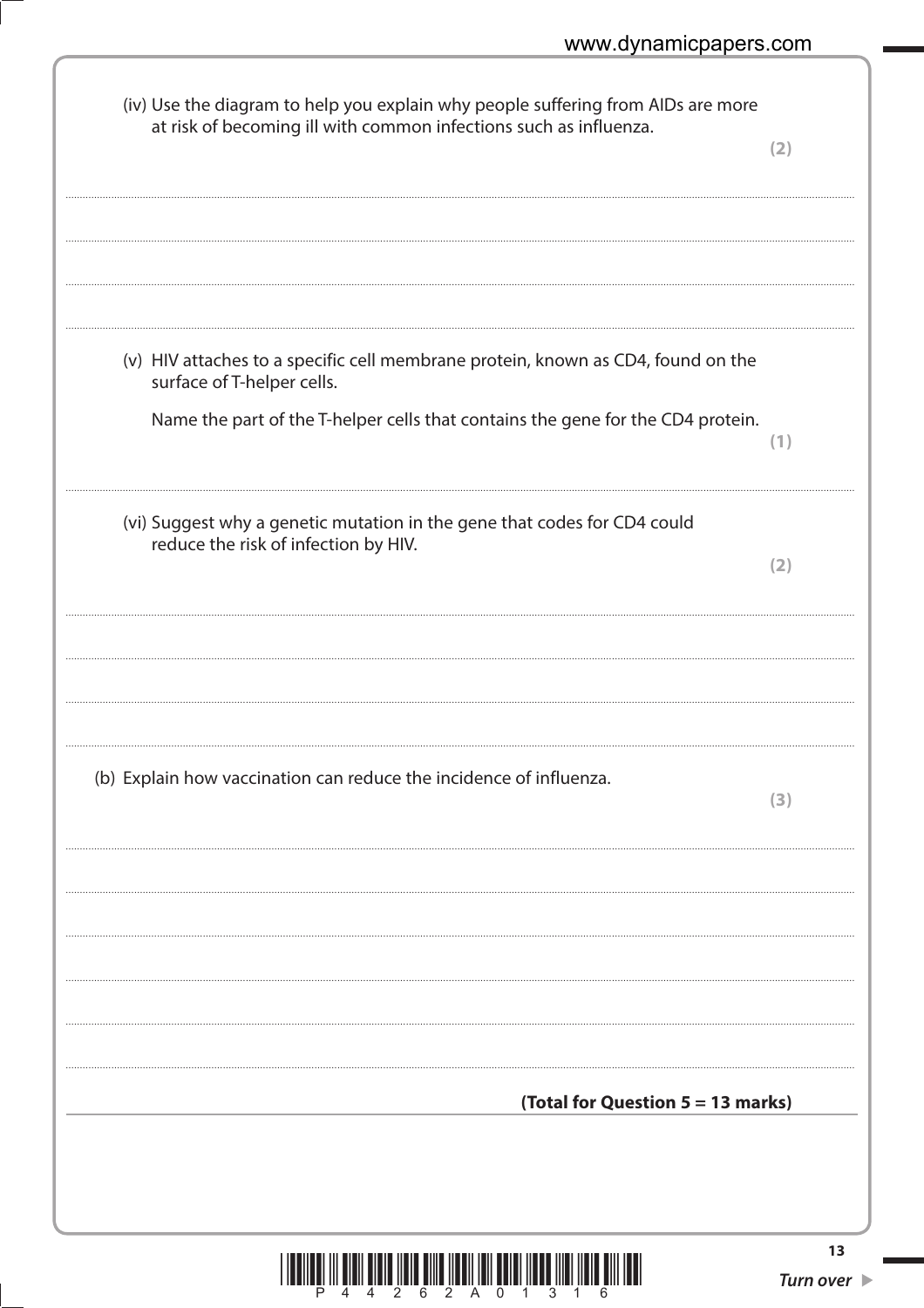

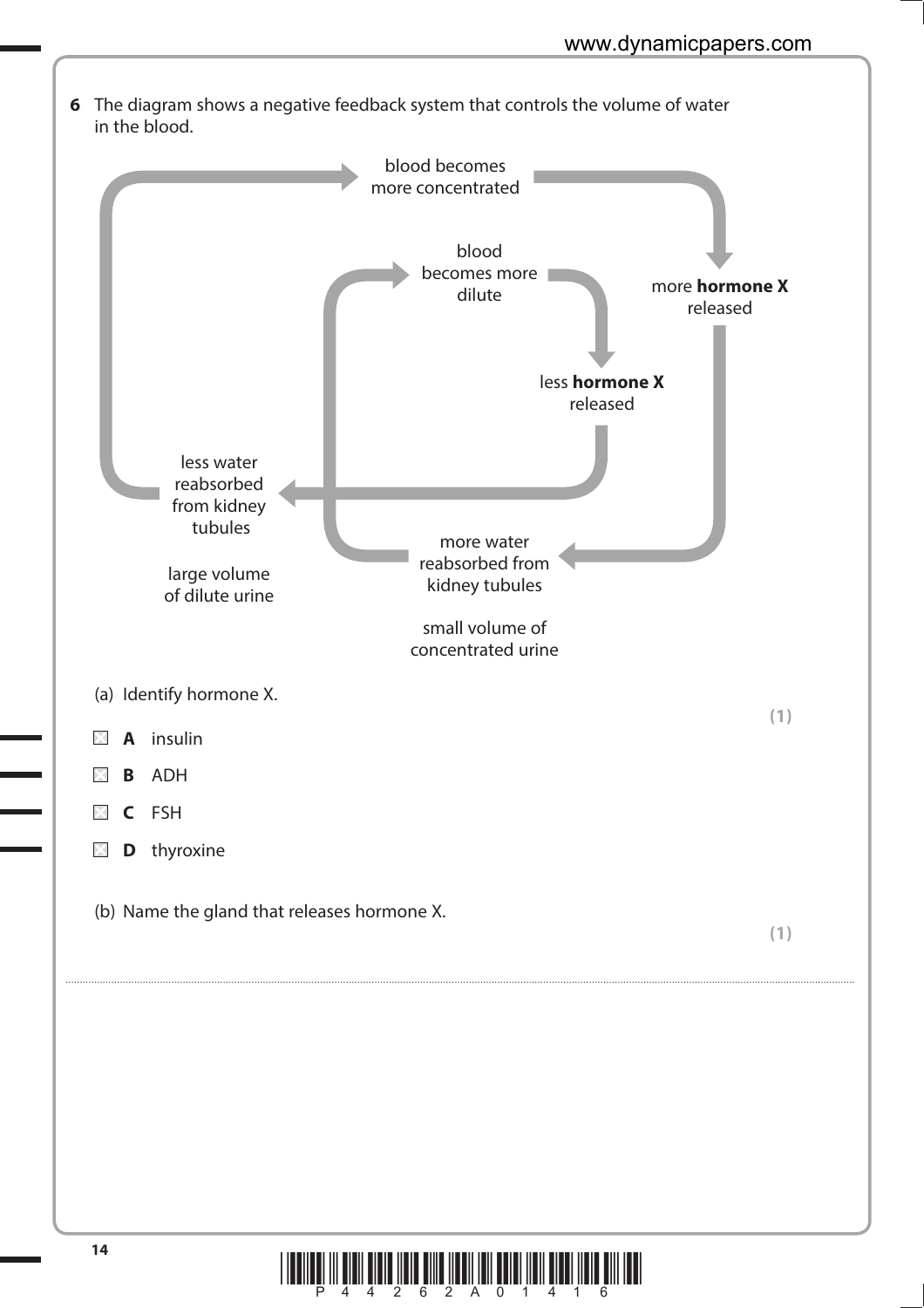| the concentration of the blood. | (4)                               |
|---------------------------------|-----------------------------------|
|                                 |                                   |
|                                 |                                   |
|                                 |                                   |
|                                 |                                   |
|                                 |                                   |
|                                 |                                   |
|                                 |                                   |
|                                 |                                   |
|                                 |                                   |
|                                 |                                   |
|                                 |                                   |
|                                 |                                   |
|                                 |                                   |
|                                 |                                   |
|                                 |                                   |
|                                 |                                   |
|                                 |                                   |
|                                 |                                   |
|                                 | (Total Question 6 = 6 marks)      |
|                                 |                                   |
|                                 | <b>TOTAL FOR PAPER = 60 MARKS</b> |
|                                 |                                   |
|                                 |                                   |
|                                 |                                   |
|                                 |                                   |
|                                 |                                   |
|                                 |                                   |
|                                 |                                   |
|                                 |                                   |
|                                 |                                   |
|                                 |                                   |
|                                 |                                   |